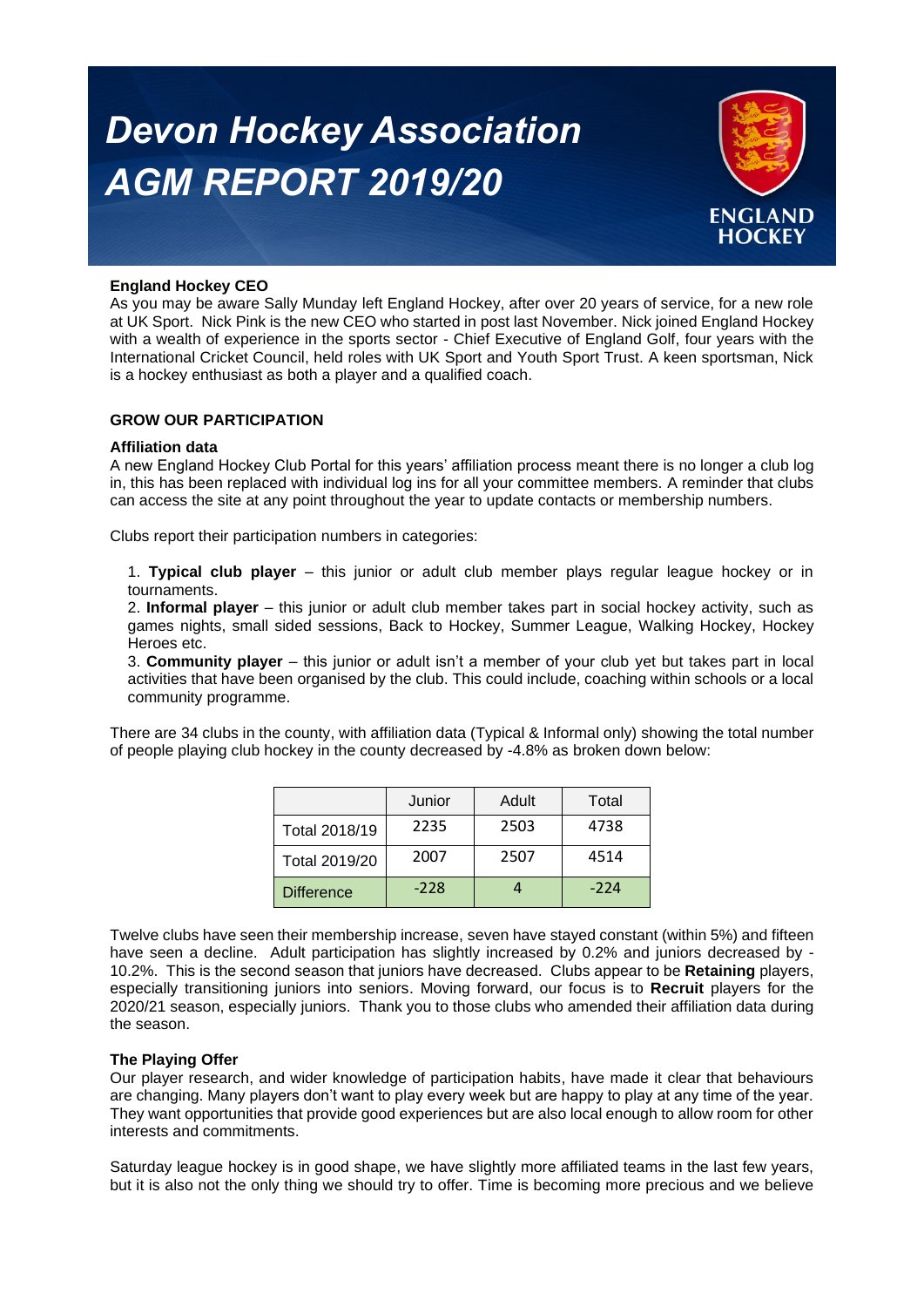# *Devon HA AGM Report*

that providing variety is key to help retain players. There are many players who would like to join a club, but don't as the offer isn't right.

Increasingly clubs are offering more varied Ways to Play including; HockeyFest, Back to Hockey, Walking Hockey, Club School Links, Badgers/Development teams, Pay & Play, small sided mid-week leagues as well as increasing their visibility by supporting community events like fetes, carnivals and local shows.

#### **Hockey Heroes**

A new 6-week introductory hockey programme delivered by clubs, aimed at children aged 5-8 based around an ethos of fun and inclusivity, with an emphasis on character development as well as physical skill development. The pilot phase (80 clubs nationally) launched in September 2019, with clubs engaging with their local primary schools to market their programme. The following Devon clubs participated in the pilot; Plymouth Marjon HC, Dart HC and Exe HC, a combined total of 33 players.

The Superhero theme flows throughout the programme with Champions and Sidekicks delivering to the young players who display Superpowers and complete Team Missions. The Hockey Heroes programme also recognises the important role that parents play in encouraging their children to be active and to develop an interest in sport. Certain elements within the programme have been specially designed to maximise parental interest, engagement and involvement.

The first block of Hockey Hero sessions has been successfully delivered with feedback from clubs, coaches, parents and players being a resounding success. Clubs are now setting dates for their second block of sessions and working on transitioning players into their junior club. England Hockey are engaging with potential new clubs for Year 2.

#### **DELIVER INTERNATIONAL SUCCESS**

#### **Tokyo Olympic Qualifiers**

Both Great Britain's men & women qualified for the 2020 Tokyo Olympics winning their respective play offs against Chile (women) and Malaysia (men) at Lee Valley Hockey and Tennis Centre over the weekend of 2<sup>nd</sup> & 3<sup>rd</sup> November 2019. The format was a two-legged qualifier, played on two consecutive days, where the team with the highest aggregate score qualified for the Olympics.

The Tokyo Olympics will now start on Friday 23 July 2021.

#### **The Player Pathway**

With the England Hockey decision to suspend all hockey activity until 30 June, the Player Pathway Development Centres which would normally run in May & June, have been postponed. All West counties are in communication to decide the way forward, more information to follow.

#### **INCREASE OUR VISABILITY**

#### **FIH Pro League**

COVID-19 has led to the postponement of this season's FIH Hockey Pro League. The league was scheduled to take place from January to June 2020, with a change in the structuring of fixtures with teams playing each other home and away in alternate years. All matches were being shown on BT Sport.

Great Britain started their campaign in Australia on 1 & 2 February, with London due to play host to 16 games (eight double-headers) over four big themed weekends - 'End of Season Party', 'Big Stadium Hockey', 'Junior Takeover' and 'Olympic Send-Off'.

#### **England Hockey Awards 2020**

This year's England Hockey Awards Dinner has been another casualty of COVID-19. The nomination window closed on 29<sup>th</sup> March and a virtual England Hockey Awards presentation will take place this year instead.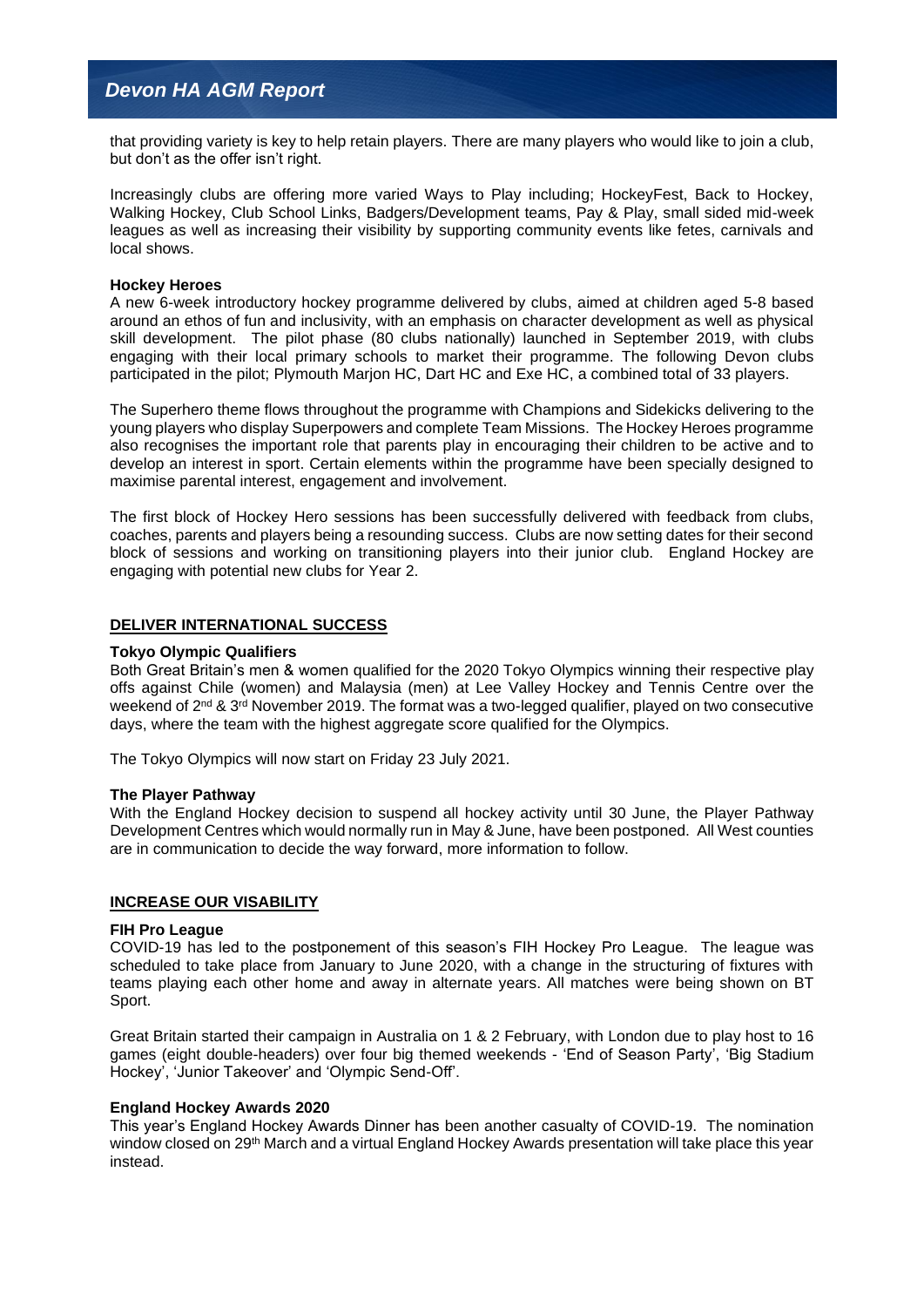#### **Hockey Fest 2019**

The #HockeyFest campaign ran from  $24<sup>th</sup>$  August  $-15<sup>th</sup>$  September 2019 with 6 clubs across Devon taking part; Isca, Okehampton, Plymouth, Plymouth Marjon, Sidmouth & Ottery and Torbay.

## **ENHANCE OUR INFRASTRUCTURE**

#### **AGM Resolution - A Structure Fit for the Future**

The 2017 AGM Resolution Proposal;

*'This resolution proposes that England Hockey review the sport's current governance structure across the country so that it provides the best opportunity to develop the sport; increasing participation levels and the chances of sustained success at a national and international level while safeguarding participants and giving members the best possible experience in the 21st Century'*

#### The Vision;

A **robust governance structure** that allows for **maximum participation** in hockey within a **safe environment** underpinned by an organisational structure that ensures **consistency**, **accountability**, **transparency** and **communication at all levels**.

- Roadshows were held across the Country to present the proposals and answer any questions Monday 1 July 2019 in Taunton, for CHA, CHUA, leagues and clubs to attend.
- Consultation phase; Members were consulted, with feedback sought on the proposals through a survey which closed on 27 October 2019.
- A final version, with a detailed Implementation Plan, to be put before the 2020 EH AGM was circulated in December 2019.
- Devon Club Forum in January; the initial proposal and subsequent amendments following the Consultation period were shared, with each of the Functional Areas outlined and with small groups of clubs discussing its impact and effect on them as clubs and for Devon Hockey.

Due to the ongoing impact of COVID-19 (Coronavirus), it was felt it not to be in the best interests of our membership to continue with the scheduled England Hockey Annual General Meeting which was due to take place at Bisham Abbey on Tuesday 17 March 2020.

In accordance with the England Hockey Articles of Association, following the calling notice of 26 February, for the meeting not to take place, England Hockey were required to start the meeting and subsequently adjourn it based on the minimum quorum not being met. A new date will be arranged and communicated in due course.

All supporting documents are available to view on our [website](http://www.englandhockey.co.uk/page.asp?section=2464§ionTitle=Governance+Review+2018).

#### **West Hockey Association & County Hockey Associations**

At the recent West Council meeting, it was agreed to hold a meeting for all County Hockey Association Chairs (or County representative) to start discussions on the AGM Resolution – 'A Structure Fit for the Future'. This meeting will give Counties an opportunity to share current good practice and any concerns moving forward, also their future alliance to the West.

Despite the England Hockey AGM being adjourned and the vote on the AGM Resolution not taking place, this work will continue as it is an opportunity to start working together as chairs to look at how the West and Counties might operate in the future to provide a more consistent hockey experience across the region.

A template for the West and each County to complete, will gain some insight into the current position. This fact-finding exercise will provide some useful information and act as a benchmark leading to an Action Plan for the region and each county.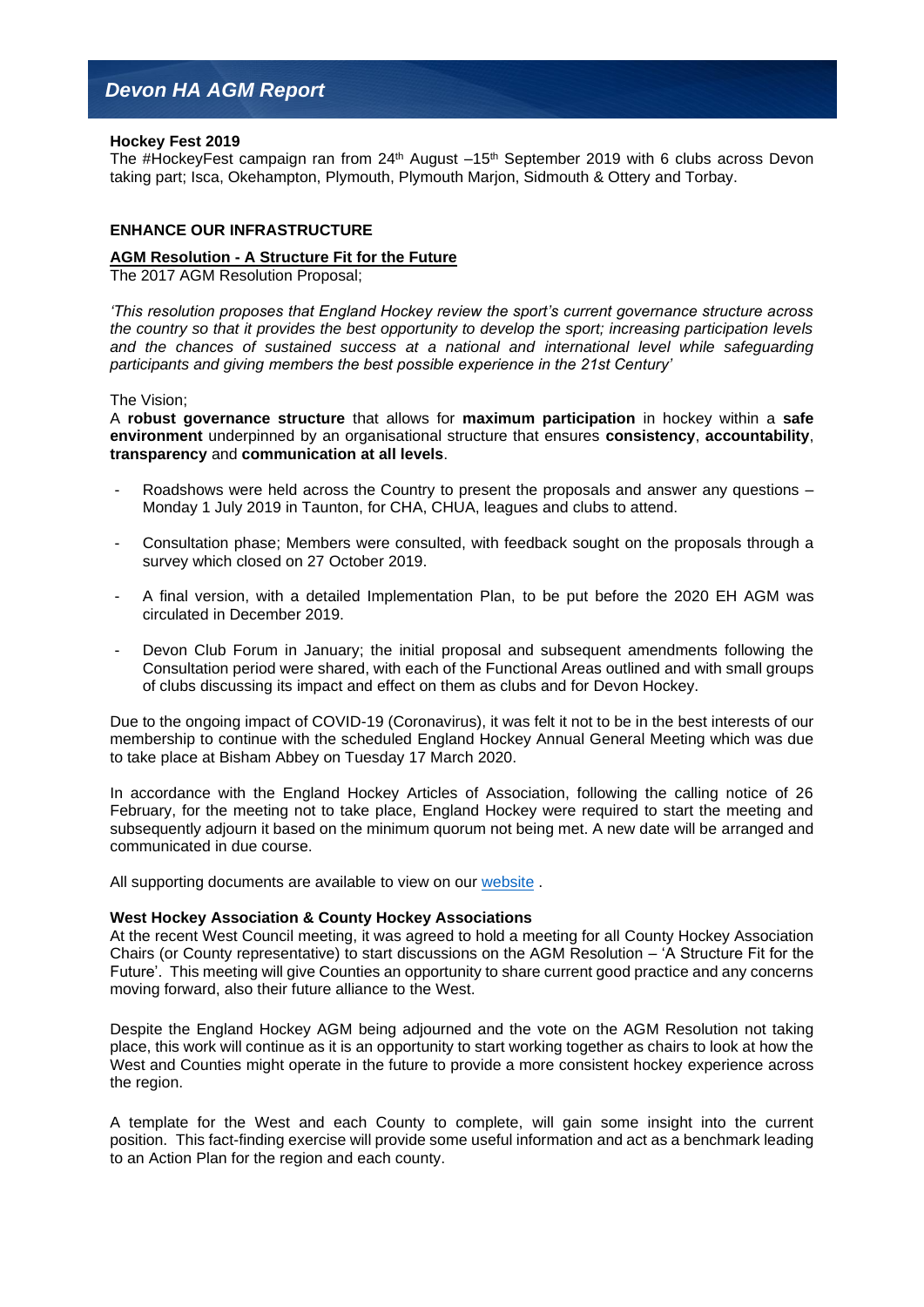# *Devon HA AGM Report*

# **County Club Forums**

The Club Forum gives clubs the opportunity to discuss the main issues for the development of hockey across Devon and input into county planning. Attendance from clubs at the three forum meetings this season has been very good, with on average 16 clubs attending. Devon Hockey have been proactive in responding to the Forum feedback, offering coach observation sessions for example. Please give some thought as to what your club would like to see at these meetings so that they are beneficial and incentivise to attendance.

The main themes for the Club Forum this season were:

- 1. **Planning for 2019/20 season – 3 June 2019**
- 2. **Safeguarding – 30 September (Exeter) & 14 October 2019 (Plymouth)**
- 3. **A Structure Fit for the Future – 20 January 2020**

Clubs identified individual actions and hopefully are working on these to progress the club.

## **England Hockey ClubMark**

Congratulations to Kingsbridge & Salcombe, on achieving England Hockey ClubMark status along with Ashmoor and Plymouth for renewal of ClubMark. There are currently 10 accredited clubs across Devon, with Dart, East Devon, Plym Valley, Plymouth Marjon and North Devon all working towards accreditation. The new system is much more streamlined, with only 18 pieces of evidence required to meet this minimum operating standard. ClubMark will move across to the new Club Portal in the future, Sidmouth & Ottery are currently testing this new site.

#### **Courses and Workshops**

During the past season the following courses and Workshops have been held in the County:

- Introduction to Coaching (Plymouth)
- Engaging Games for Children (Plymouth)
- Level 1 Umpire Award Course (Plymouth & Exeter)
- Community of Practice (Exeter)
- Attacking Workshop (Plymouth)
- Sessional Coach Course (Exeter & Plymouth)

#### **Safeguarding – Call to Action**

As part of England Hockey affiliation, clubs were asked to complete an audit of their current Safeguarding provision set against the minimum standard. All Devon clubs completed Call to Action and, following discussion at a Club Forum, these minimum standards are in the main being followed by clubs. This season England Hockey audited 10% of clubs to check their evidence.

#### **DBS**

England Hockey will now accept DBS checks via the Government Update Service, more information has been circulated to all clubs.

#### **Time to Listen Workshop**

A TTL workshop was held in November, with 14 clubs attending, 5 taking up the BOGOF offer from Devon Hockey. Every Club Welfare Officer should attend the Workshop and update their training every 3 years. We recommend that a second Club Officer is also trained. There are currently only 9 clubs in Devon without current training.

#### **Health & Safety Guidance update**

England Hockey have updated the following to ensure these documents are more easily accessible and digestible.

- **Injury Monitoring** for clubs, counties and Player Pathway to report all injuries either during training or match play that require hospital treatment <http://www.englandhockey.co.uk/injurymonitoring>
- **Health and Safety FAQ** [http://www.englandhockey.co.uk/landing.asp?section=2034&sectionTitle=Club+Support](http://www.englandhockey.co.uk/landing.asp?section=2034§ionTitle=Club+Support) - **Concussion Policy**  [http://www.englandhockey.co.uk/page.asp?section=1921&sectionTitle=Medical+Information](http://www.englandhockey.co.uk/page.asp?section=1921§ionTitle=Medical+Information)